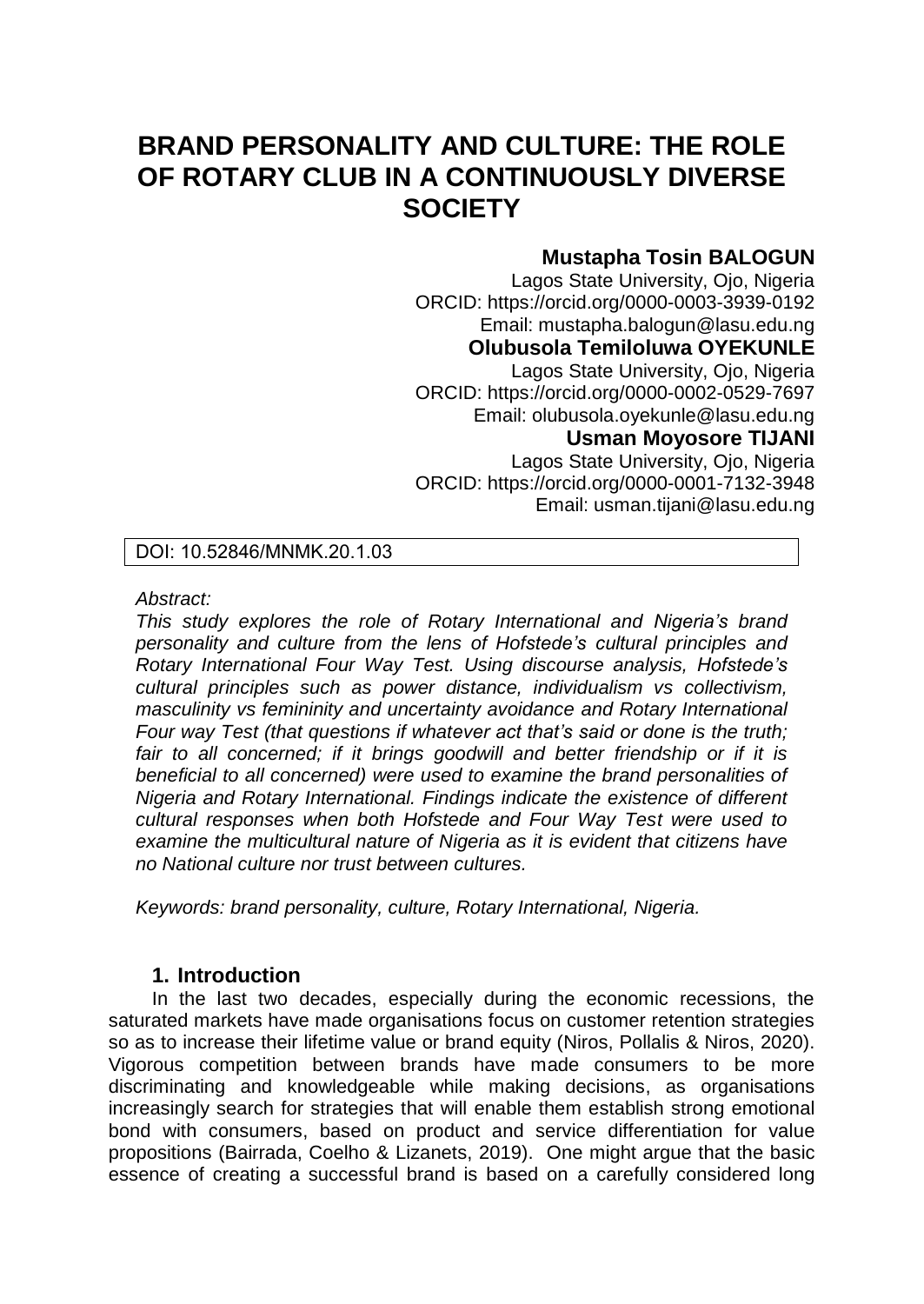term process, that goes beyond the realms of short-term orientation of sales; however, one must agree, that even the biggest brands should translate into revenue creation, organizational performance (Badgaiyan, Dixit & Verma, 2017) and consumer-brand relationships (Hassey, 2019).

Carah and Brodmerkel, (2020) defined a brand as sophisticated networks of information, associations and feelings that are open ended or multidimensional, social and cultural processes which relies on the participation of active consumers and other cultural actors in order to create meaning and value. While extensive pragmatic research has been carried out in the field of marketing and business management on how brands are built, managed and sustained over time (Aaker, 1996; Klein, 2000), there is still desire to make brands more efficient, effective and valuable within the midst of unequal distribution of resources and power in society (Carah & Brodmerkel, 2020). This posits why critical scholars such as Konberger (2010) and Banet-Weiser (2012) argue that our cultural worlds are saturated by brands. Therefore, we must seek to understand how the pervasiveness of branding in our culture affects our identifications and imaginations, our political subjectivities and the distribution of power and resources. Furthermore, for one to have better understanding of the pervasiveness of branding on our culture, there is need to understand how existing cultural practices is achieved through social cohesion and stability regulatory agents.

As people incorporate brands into their lives, critical scholars believe it engages us in the communication of our identities through consumer participation and creative self-expression in ways that strategically benefit the brand and at the same time appear to reserve their freedom and autonomy (Serazio, 2013; Carah & Brodmerkel, 2020). This is because no society is devoid of any form of cultural practice that is not regulated by culturally based agents. So, to study any country, or a society that is dominated by many organisations or brands; there is need to look primarily at the pattern of organisation and its cultural background so as to understand the social interaction expected thereof (Ajala, 2001).

Nevertheless, the different discursive backgrounds of sociology and socioanthropology scholars on the meaning of culture and society to be same or different informed the focus of this paper to expatiate on the relationship between brand and culture. While socio-anthropologist scholars maintain that culture serves as an institutional framework that gives meaning to social reality and perhaps function to allow for the existence of society; sociologists believe culture and society are same (Ajala, 2001). In this regard, this paper examines if personality of a country as a brand and culture of organisations that create those brands influence the character of the people therein? Or is brand personality a social reflection of the culture of the country or organisation from which the brand originates?

# **2. Review of literature** *Brand Personality*

Personality is considered to be an important factor to build strong relationship, just as successful individuals and brands attract, influence and appeal to people to interact or purchase (Niros, Pollalis & Niros, 2020) because it helps individuals to achieve social success, recognition and differentiation. This suggests why Aaker (1997) define brand personality as a set of enduring human characteristics or traits associated with a brand. It is believed to help in creating a self-expression benefit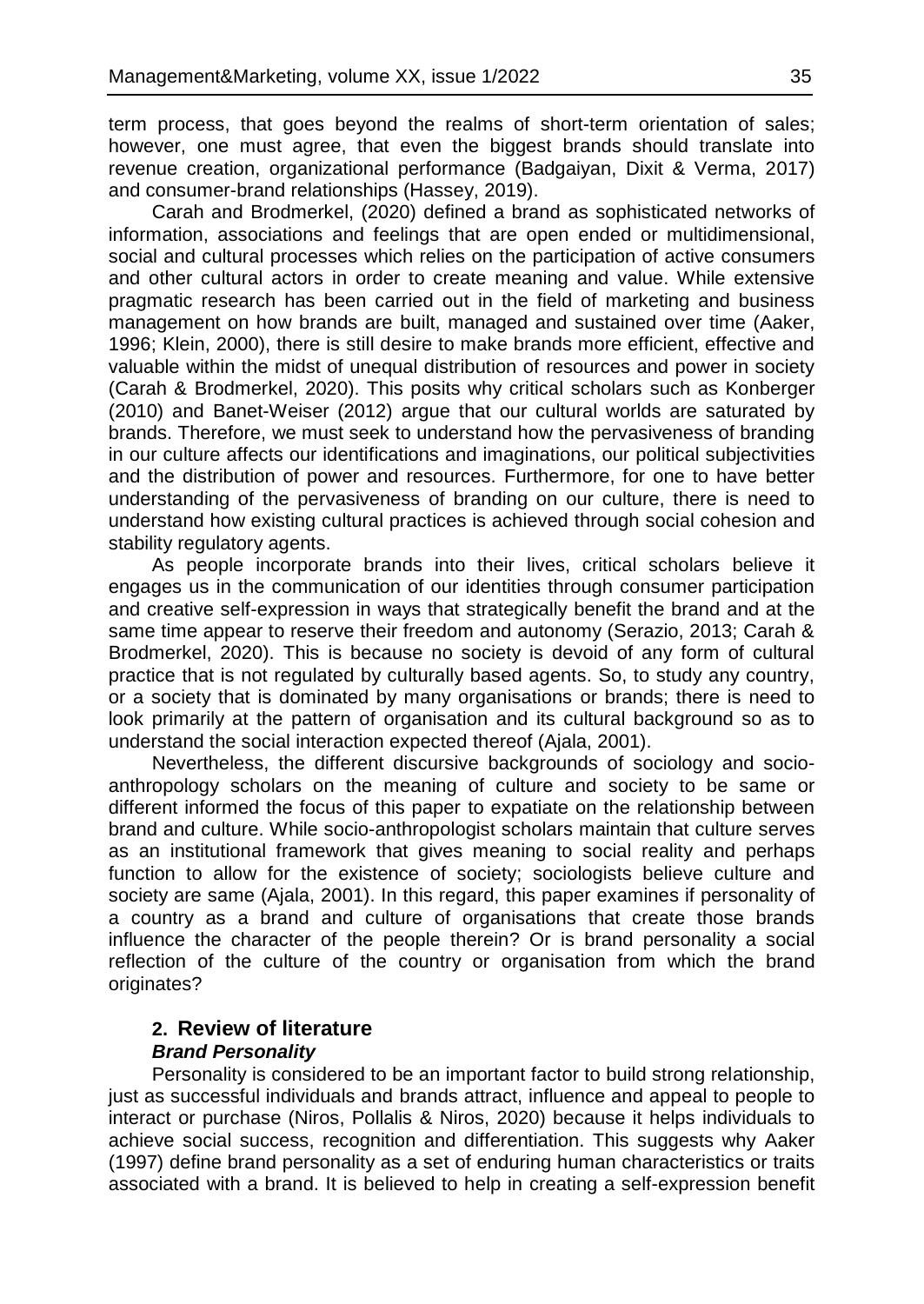֖֚֡֬֝֬֝֬֝֬֝ that becomes a vehicle through which the consumer can express his or her own personality (Badgaiyan, et al 2017).

Brands are significations around which social actors and even nations construct their identities. Because expression of such identity informs both local and foreign markets of messages that words cannot express (Pitt, Opoku, Hultman, Abratt & Spyropoulou, 2007). For example, Ford is American, Malasia is "truly Asia", and Nigeria is "heartbeat of Africa" according to the countries tourism advertising." While brands have been of significance importance in international marketing literature, the significance of country literature is not left out (Pitt, et al., 2007). For example, literatures such as Kotler and Gertner, (2002); Brymer (2003); Papadopoulos and Heslop (2002) with anonymous (1990) argue that nations can be viewed as similar marketing entities to products and brands and it is patriotic to promote one's country as a brand in order to overcome competition. Likewise, Pitt, et al. (2007) encouraged countries in Africa to behave like structured organisations that are popular so as to assess their brand personality as part of their marketing strategy to promote themselves as tourism destinations and remove negative perceptions that emanate from negative socio-political, economic instability or proximity to unstable countries because countries with an unknown or poor reputation or brand will be limited or marginalized (Brymer, 2003; Pitt, et al. 2007).

For example, US brand personality is a multidimensional construct (Rojas-Mendez, Murphy & Papadopoulos, 2013) consisting of three main dimensions namely: amicableness, resourcefulness and self-centeredness. Davies, Rojas-Mendez, Whelan, Mete and Loo (2018) on other hand indicated that in previous studies, sincerity and competence are two most identified dimensions to measure brand personality, though cultural specific and entity specific dimensions also exist. So, the authors identified three dimensions – sincerity (warm, friendly, pleasant, agreeable and cheerful) competence (competent, efficient, effective, confident, and professional) and status (prestigious, refined, elegant, sophisticated, and glamorous) – as being universally relevant to both culture and entity.

By implication, managements of organisations and countries are to develop socially constructed attributes that serves as a social glue binding all individuals together (Wijethilake, Upadhaya & Lama, 2021). These attributes should either be internal processes and propensities that helps to explain what people say about themselves or external behavior of people's action in a particular way or social reputation that expresses what others say or think about one's personality. Social glue can further be expressed as people's culture (Mashile, Munyeka & Ndlovu, 2019) and unique sets of norms, values, beliefs, ways of behaving and their configuration that uniquely characterizes the way groups in organisation get things done.

## *Culture*

Different scholars have given various positions to what culture means. According to morals, law, customs and any other capabilities and habits acquired by man as a member of a society. Also, it is posited to comprise traditional beliefs and social practices that leads to rules for social interaction (Malkawi, Alqatarneh and Fehringer, 2020). Mumford (1994) defined culture as a complex whole which includes knowledge, beliefs, art, particular locality or social group. Iwama (2007) gave an occupational therapy perspective by defining culture as shared spheres of experience and the ascription of meaning to objects and phenomenon in the world.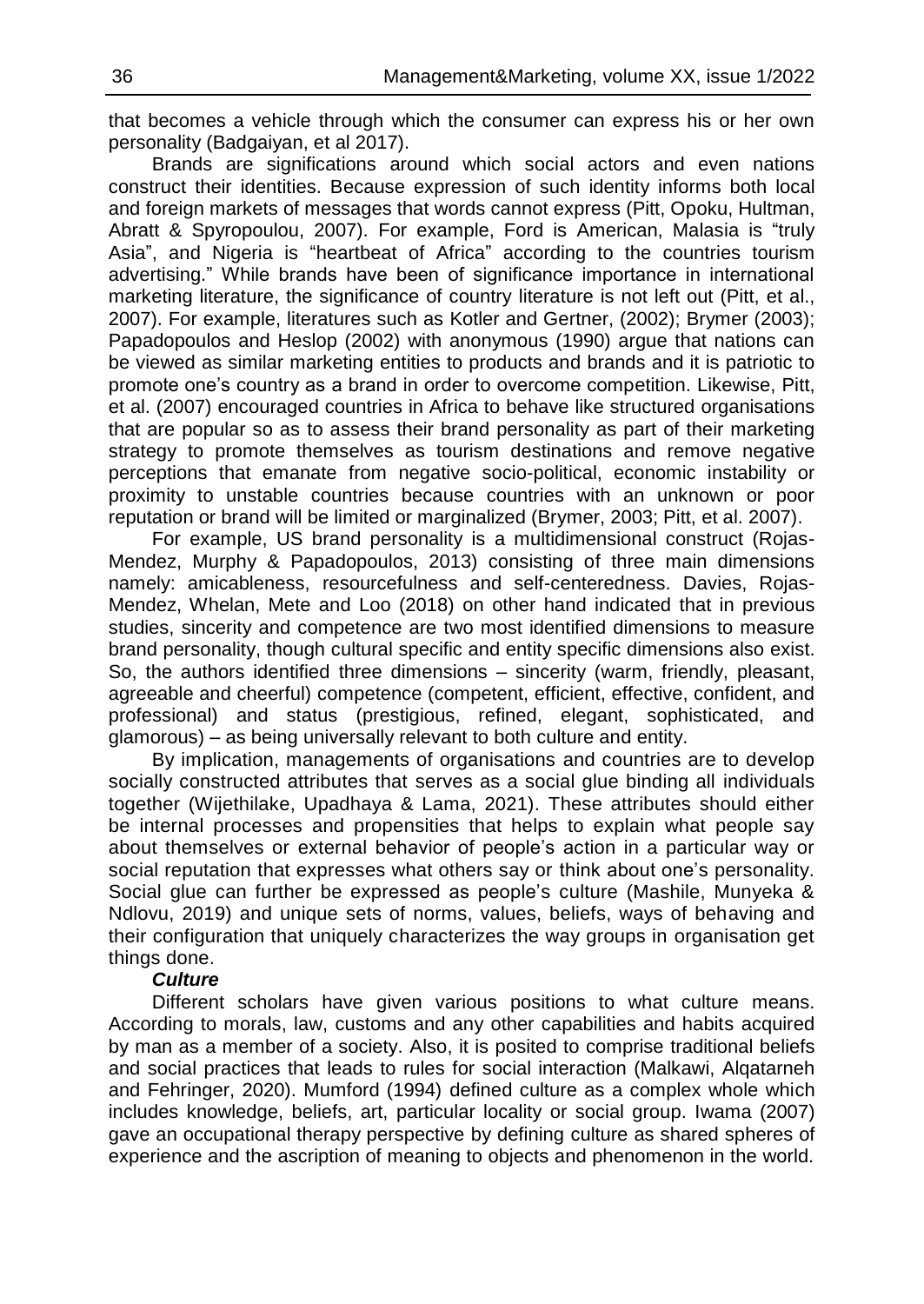Finally Hofstede (2012) sees culture as collective programming of the mind that distinguishes the members of one group or category of people from another.

From the definitions above, it is observed that culture is a learned distinguishing behavior of individuals or groups in an organisation or a larger social environment.

For example, organizational culture do not operate in a social vacuum. Rather, it operates within socio-cultural context of assumptions, values and artefacts that is ongoing, dynamic or interactive in order to manage organizational change and renewal (Bamgboje-Ayodele & Ellis, 2015). It can influence how people set personal and professional goals, perform tasks and administer resources to achieve them. Organizational cultures affects the way in which people consciously and subconsciously think, make decisions and ultimately the way they perceive feel and act (Nwibere, 2013). In competitive cultures, values relating to competitive advantage, high levels of dynamism, goal demanding strategies, marketing superiority and profits are prioritized. Bureaucratic cultures on the other hand sees formalization, operating procedures, rules, hierarchy as important so that management can perform in a stable environment that allows predictability and efficiency and stability.

All the same, researchers on organizational cultures posit that leadership and management-attribute leadership styles are most significant factors that affects employee behavior. They opine that the style of the leader translates into values and priorities that control employee behavior towards customer and product. However, it is safe to say that since individuals bring their personal values, beliefs and attitude to organisations, their levels of commitment to the organisation differs based on the level of fit of existing organizational culture.

#### *Hofstede's Cultural Principles*

*Power Distance:* this cultural principle is based on the premise that the degree to which the less powerful members of a society accept and expect that power is distributed unequally (Hofstede, 2012). It has to do with the fact that a society's inequality is endorsed by the followers as much as by the leaders. In cultures scoring high in this dimension, the hierarchy is accepted even with no justification. The societies that score low demand equality of power and explanations for all the possible inequalities.

*Individualism:* The context of this cultural principle is that high scoring societies prefer a loose social framework in which each individual is expected to take care of their own needs, while people's self-image is determined by the term 'I'. At the opposite end of the spectrum, stand the collectivistic societies where individuals expect help from their relatives or members of other in-groups they belong to, and the people define themselves as "we".

*Masculinity:* High masculinity characteristics within a culture are manifested through competition and focus on achievement, heroism, assertiveness and material rewards for success. The opposite side of the scale is referred to as femininity. Feminine cultures are more consensus oriented and prefer cooperation, modesty, caring for the weak, and quality of life. While masculine cultures think refugees should be assimilated; feminine cultures lean towards integration. Religiously, the interpretation of religion in masculinity cultures is that god tends to be stricter than gods in feminine cultures who promote treating neighbours with care.

*Uncertainty-Avoidance:* This dimension expresses attitudes towards ambiguity. The indicators on the spectrum relates to how societies deal with the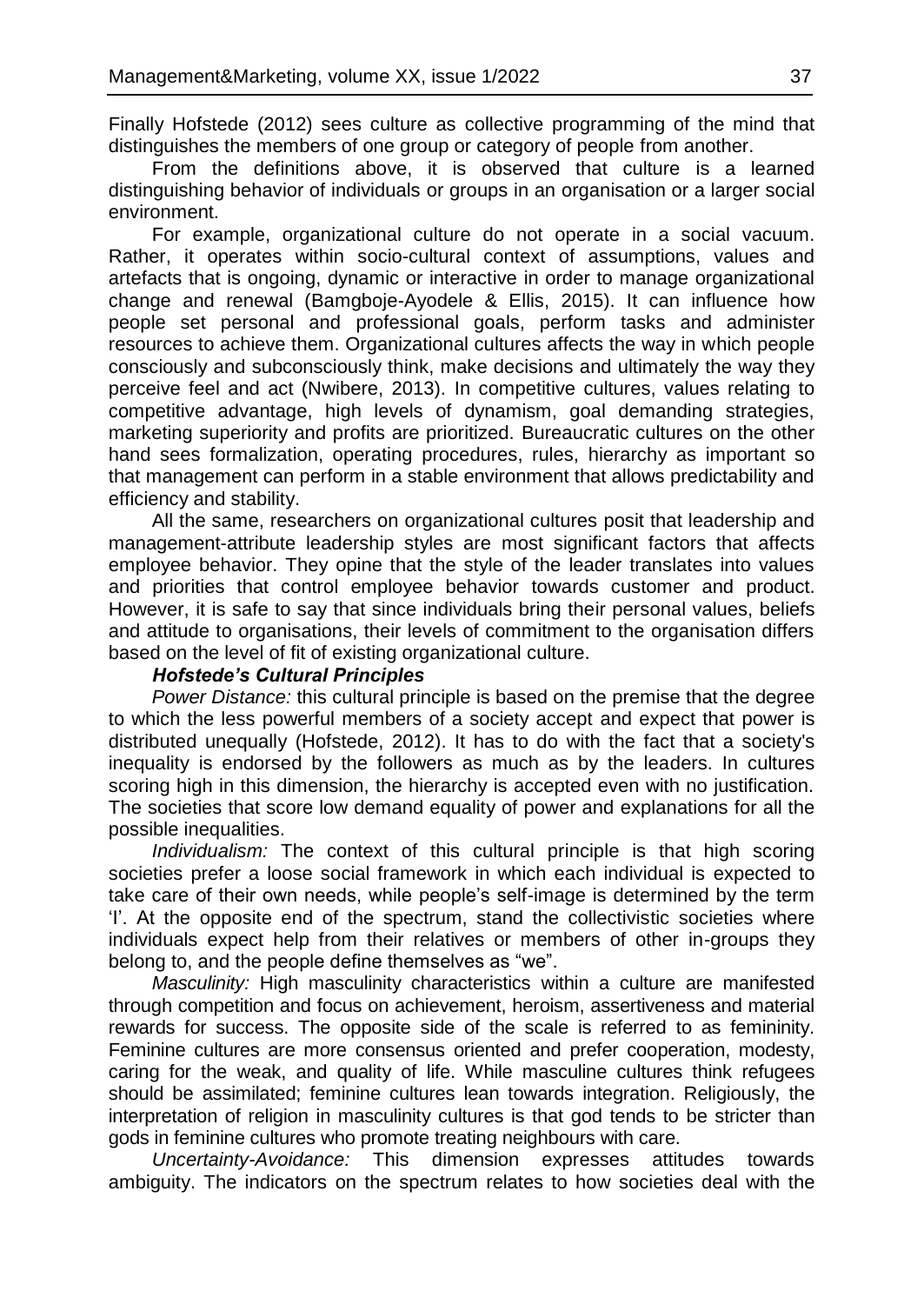֖֚֡֬֝֬֝֬֝֬֝ fact that future is unknown. High uncertainty avoidance index can be found in countries with strong beliefs, set behavioural and strict rules. Countries with low uncertainty avoidance index are generally more relaxed about their principles.

#### *Nigeria's brand personality and culture*

Nwuba (2018) expressed that Nigeria has a population of over 180 million with over 300 ethnic groups, different languages, cultures and outstanding in ethnic diversity. Within the six geo-political zones are 774 local government areas for political expediency, while the country has her administrative structure that comprise of 36 states and a Federal Capital Territory (FCT). English is the official language used in all governmental interactions, educational institutions and formal business interactions. This is because past governments did not want a situation that one tribe will assume superiority over the other if a language is picked as the official language. Nevertheless, there should be a national culture that consist of beliefs, convictions, racial identities, languages and traditions that are commonly shared by the population of a sovereign country that are so engrained in the behavior of people in such society to shape every sphere of their lives (Akanji, Mordi, Ajonbadi & Adekoya, 2021).

For example, Ugbam, Chukwu and Ogbo (2014) argue that the name Nigeria never existed before the end of the  $19<sup>th</sup>$  century, while the geographical space now referred to as Nigeria was owned by different ethno-linguistic groups such as the empires of Oyo, Kanem-Borno, Sokoto Caliphate and the Benin Kingdom amongst others. These cultural groups were as a matter of administrative convenience merged together to become one entity by Britain. Unfortunately, while there exist no evidence to suggest that these cultural groups wanted uniting into one entity, there is yet to be a National culture over a century after the forced merger because each cultural group have jealously guarded their cultures.

From an empirical point of view, Ugbam, et al (2014) observed that there have been observable erosion of Nigerian culture over the past decades, especially after the country's independence. Citing Ogunjimi and Na'Allah (2005), Ugbam, et al. (2014) opine that the infiltration of pop culture due to the acceptance of globalization have continuously eroded peculiar Nigerian cultural values such as languages, greeting norms, cuisine, customized appearance and dress, occupations, faith and cultural components which are now giving way to suppression and subjugation of African culture. Unfortunately, the original cultural complexion of the nation is fast destroyed as it is affecting both adults and budding generation within each culture.

## *Rotary club: A Brand with Personality and Culture*

For more than a century, the impact of Rotary International has been felt in all Nations of the world by assisting nations to fight disease(s), promote peace, supporting education, providing clean water, sanitation and hygiene, saving mothers and children, growing local economies through economic enhancement projects and protecting the environment amongst many others [\(www.rotary.org/en/our-causes\)](http://www.rotary.org/en/our-causes). The achievement of these causes can only be accomplished through the assistance of professional and service minded business people, relating in 5,000 plus clubs located in different countries that have multiple cultures, ethnic, religious and spiritual alignments worldwide.

Rotary is a powerful force for change (Devlyn, 2000) in-spite the diversity that exist between members. The organisation recognize the need for culture of equity and inclusion which is summarized in the rotary principle named The Four Way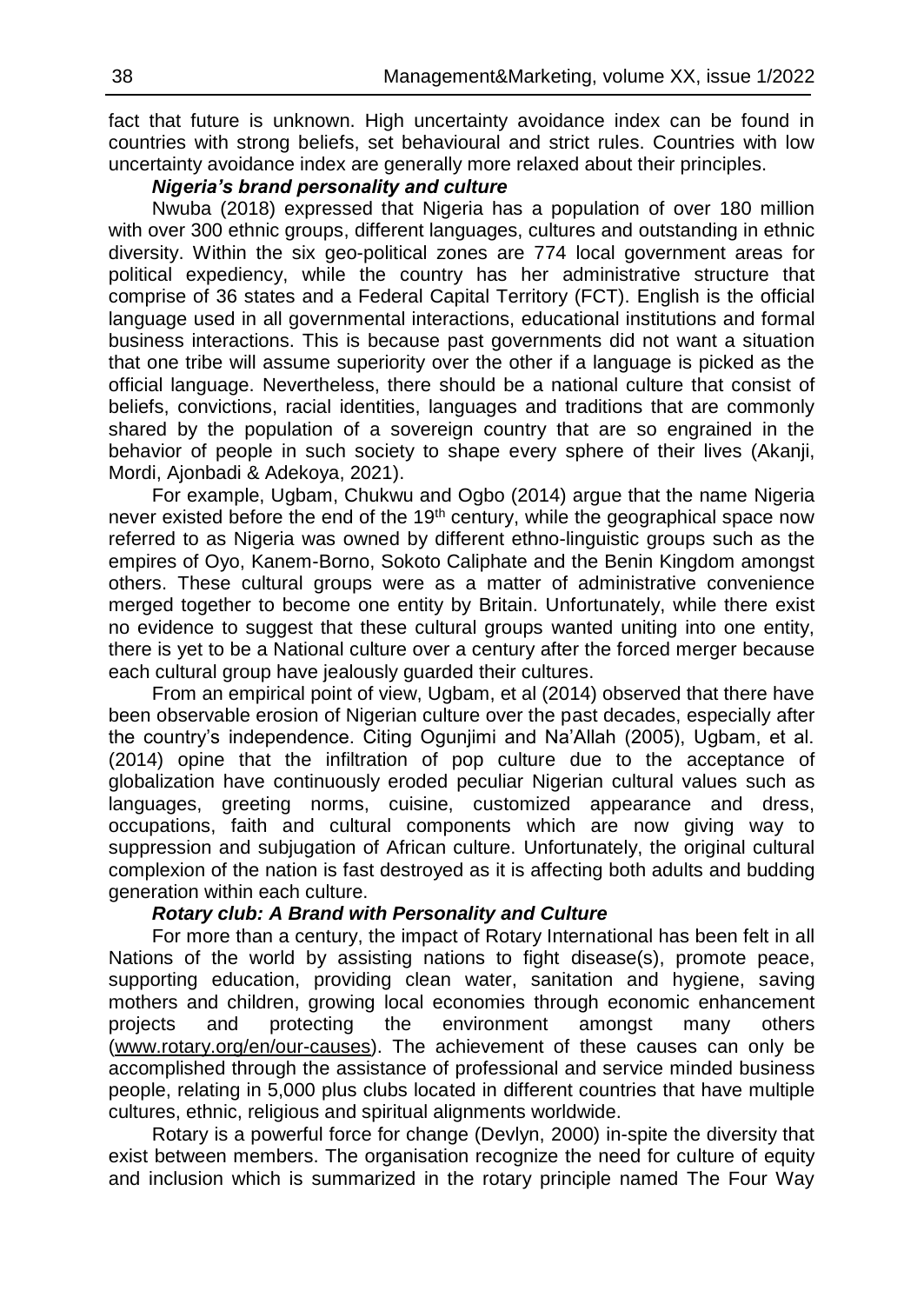Test. This is an ethical code that guides Rotarians as they provide service to others, promote integrity and advance world understanding, goodwill and peace.

The code asks four questions which are:

- 1. Is it the *truth*?
- 2. Is it *fair* to all concerned?
- 3. Will it build *goodwill* and *better friendships*?
- 4. Will it be *beneficial* to all concerned?

These four principles have made Rotary to become a powerful force for change because the name crates an instant bond not only among a global network of individuals who are friends, neighbours, leaders or problem solvers to those in need (Devlyn, 2000); but it also stand as a humanitarian institution that takes action to create lasting change across the globe in our communities and in ourselves [\(www.rotary.org/en/our-causes\)](http://www.rotary.org/en/our-causes).

On this note, we can all agree that Rotary has been able to fulfil the requirements that's synonymous to what a brand personality should possess. This includes the ability of the brand to create meaning and value, the personality has been able to attract, influence and appeal to people's judgement and the organisation has a unique characteristics of getting things done. But does Rotary's organisation culture fulfil Hofstede's principles?

## **3. Discussion**

## *Comparism between Hofestede's Principles Vs Rotary Principles*

*Power Distance:* Rotary scores *low in power distance* because it is an organisation that demands equality and explanations for all possible inequalities. This is evident in the four way test that requires members to question if any action or decision is fair or will build goodwill, better friendships and beneficial to all concerned?

*Individualism:* Rotary in the context of this cultural principle is *Collectivistic* because it believes in the world having societies where individuals can help others, where individuals can expect help from their relatives or members of other ingroups they belong to, and the people define themselves as "*We*". A look at the programmes of Rotary such as community corps, peace fellowships, scholarships and grants is indicative of the collectivistic nature of Rotary club.

*Masculinity:* Rotary operates within a *feminine, consensus oriented* culture as the organisation prefer cooperation, modesty, caring for the weak, and every individual having quality of life. Feminine cultures lean towards refugee integration while religiously believe God promote treating neighbours with care, truth and fairness. Finally,

*Uncertainty-Avoidance:* This dimension expresses attitudes towards ambiguity or what is unknown. Rotary relates within the *High Uncertainty Avoidance Index* because of her strong beliefs, set behavioural expectations and strict rules. A second look at the Four Way Test suggests that Rotarians are always guided by these set of questions when making decisions. These are strict rules to follow that guide set behavioural expectations of every Rotarian wherever located. It is expected that whenever the rules are adhered to, the organisation will not succumb to racial, religious, ethnic, cultural and political pandemics, one of such that has befallen our Nation.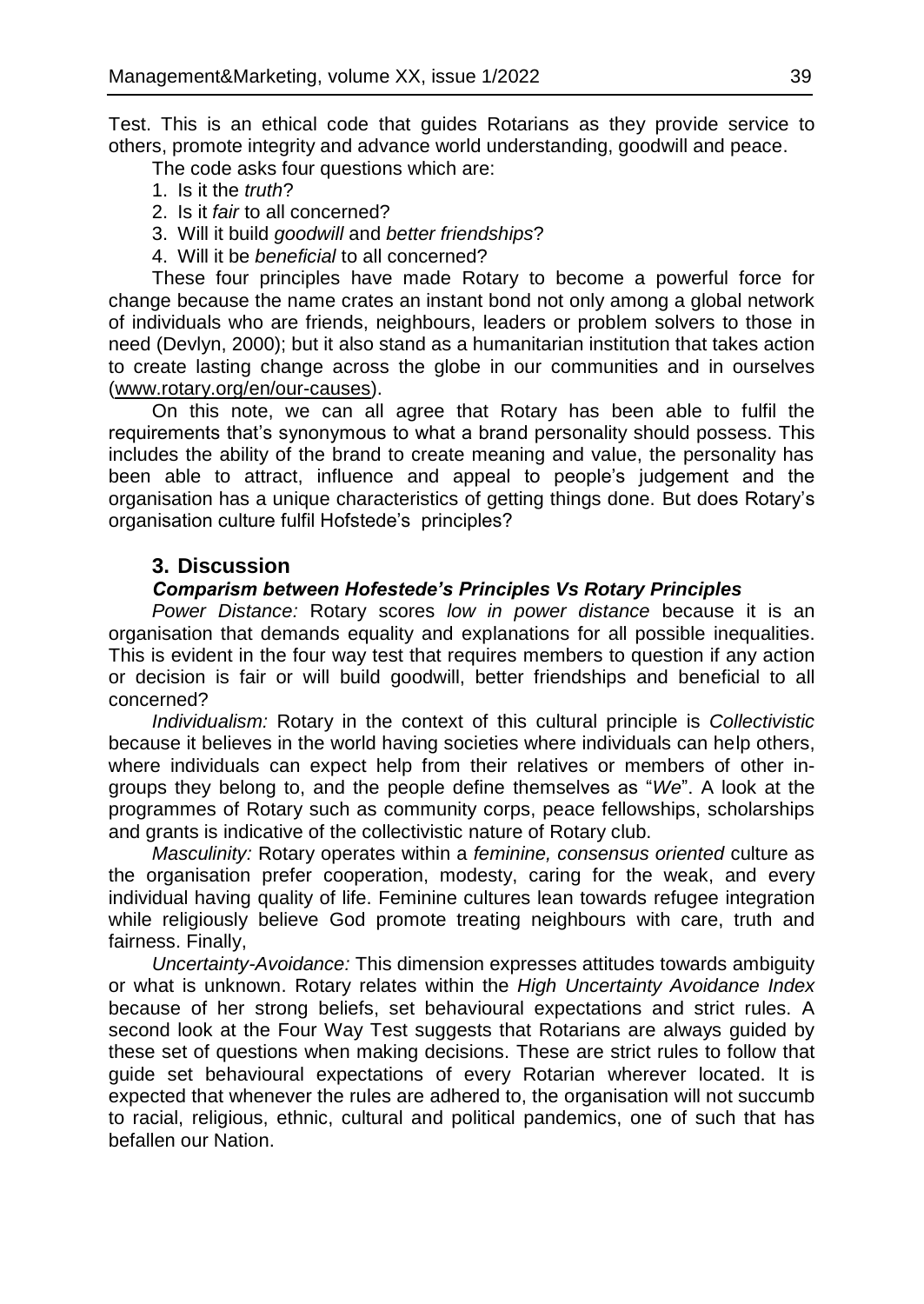# **4. Conclusion**

In conclusion, an assessment of Nigeria, as regards Hofstede's four principles, suggests that because of the predominant polarization of unethical principles and values that are almost becoming a norm in the society, Nigeria rates high in power distance. It is sad to say, that society's inequality, is endorsed by the followers as much as by the leaders. Those who looted our common wealth yesterday are hailed by the people today. The negative effects of socio-political and economic crises, has gradually drifted us from the culture of collectivism, to individualistic culture. People now mind their own businesses. This is evident in the structure of houses being built nowadays with fences higher than the building itself.

Nigeria is high in the masculinity index. People are subconsciously competing with one another. Questions about sources of wealth have been thrown into the bin as focus is on achievement, heroism, assertiveness and material rewards for success. Gone are the days when any dropout will willingly choose to learn a trade or skill. Today, many of the agile youths are interested in online illegal transactions otherwise called Yahoo-Yahoo. Children in their twenties are now seen to own and drive exotic cars and sending money to parents without them querying the source of funds. Rather, what you hear is my child has arrived. Femininity behavior has now taken the back seat.

Uncertainty avoidance in Nigeria is very low. The future for citizens is very bleak because we are generally more relaxed about our principles. Rule of law is existing, but the management of it has been questioned. Structures that are created to make the Nigerian system work are not performing as expected. Trust in the judicial system is weakening as Justices continue to give conflicting court orders. Strike actions have become a tool to get demands from government, while representatives of government make unguarded statements that does not give hope to the people. But with all these existing, does it imply that we should secede as some individuals in some sections of the country are clamouring? No! I don't believe so. You hardly find a country that is homogeneous. U.S, UK, Russia and many other nations are never homogeneous in culture. Politically, culture is used as a tool to eliminate competition. Identity politics are often used for the purpose of achieving interests. Truly, failure of Nigerian institutions to check the inadequacies of those in position have affected the delivery of general good to citizens because governments in the local, state and federal levels are mostly extraction of elite corrupt friends.

If we recall, after the civil war in Nigeria, Nigerians became very united. We believed in one Nigeria but the inability of our leaders to make us forge together as a nation created the disagreements we are witnessing today. Therefore, we need to start asking questions.

How has the leadership influenced the life of the common man on the street? What do we need to do to make the institutions work? Why is the diversity in our constitution only concerned about states of origin but not resolving issues about youth empowerment, gender-inequalities, ethnicity and many other diversities that exist amongst us? How do we develop a national culture of shared convictions, beliefs and traditions that are neither foreign induced nor religiously imbedded doctrines?

It is time to deepen the meaning of diversity in our constitution as we need to choose individuals that will always abide by the four cardinal principles of Rotary as our representatives at all government levels so that we can come up with the right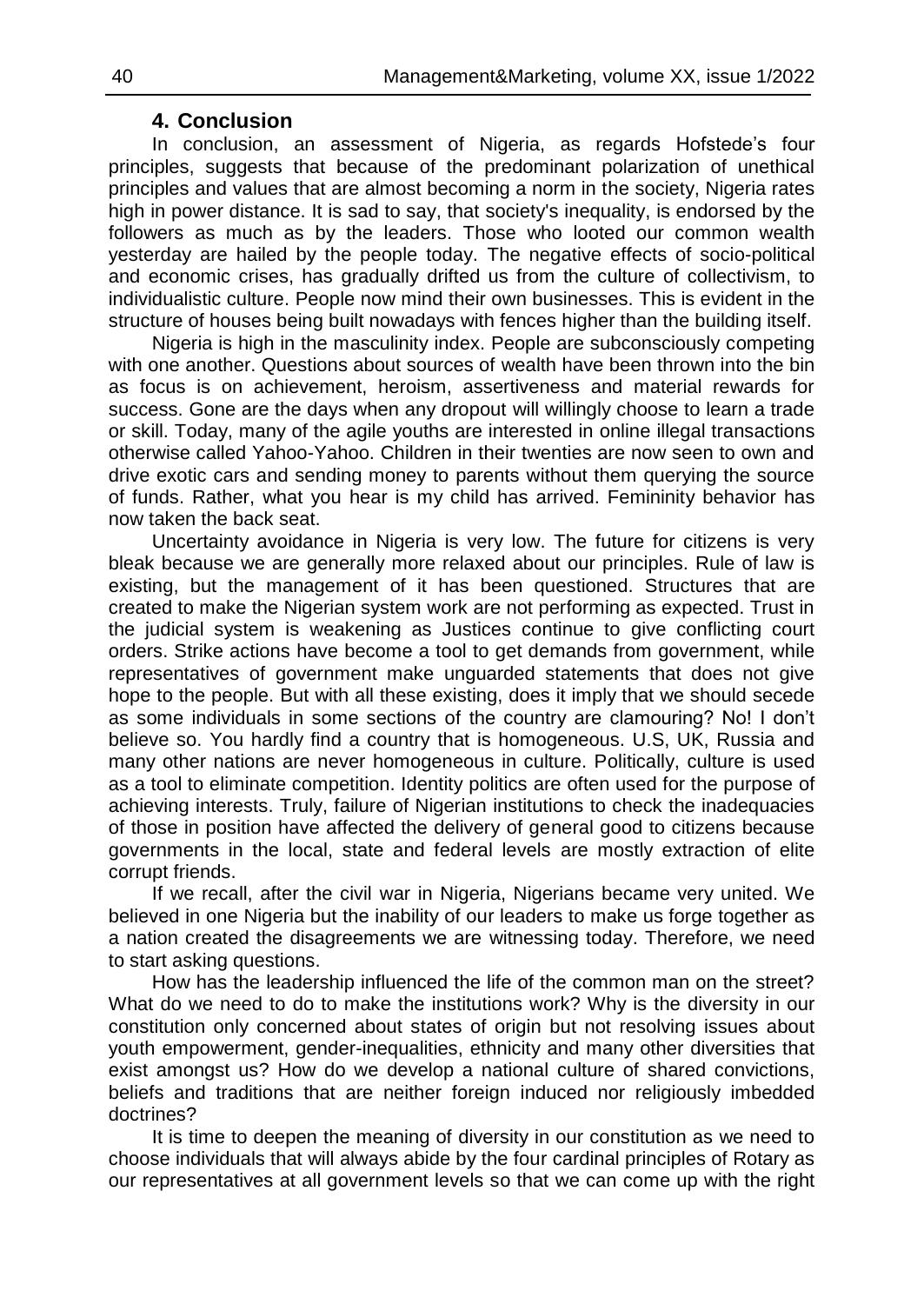policies that will enhance the growth and development of our nation. Also, every individual should start to imbibe the rotary principles and put it to action. Hence, spreading of goodwill and better friendship within and between all cultures is sacrosanct because Nigeria is better-off as a united country.

## **REFERENCES**

- Aaker, D. A. (1996), Building strong brands. New York: Free Press.
- Aaker, J. L. (1997), Dimensions of brand personality. *Journal of Marketing Research*. 34(3), 347-356.
- Bamgboje-Ayodele, A., & Ellis, L. (2015), *Knowledge Management and the Nigerian Culture – A round peg in a square hole.* Australia.
- Ajala, A. (2001), *The nature of culture*. In S.O. Babalola (ed), *Fundamentals of sociology* (50-68). Lagos, Nigeria, Ola Aina Printers.
- [Akanji, B.,](https://www.emerald.com/insight/search?q=Babatunde%20Akanji) [Mordi, C.,](https://www.emerald.com/insight/search?q=Chima%20Mordi) [Ajonbadi, H.,](https://www.emerald.com/insight/search?q=Hakeem%20Ajonbadi) & [Adekoya, O.D.](https://www.emerald.com/insight/search?q=Olatunji%20David%20Adekoya) (2021), Exploring cultural values in conflict management: a qualitative study of university heads of departments, *Qualitative Research in Organizations and Management*, 16 (2), 350-369. <https://doi.org/10.1108/QROM-06-2020-1953>
- Anonymous (1990), Be patriotic sell your country as a brand to survive competition. *Marketing*. 14(2).
- Badgaiyan, A.J., Dixit, S., & Verma, A. (2017), "If brands are people, then people are impulsive—assessing the connection between brand personality and impulsive buying behaviour", *Journal of Brand Management*, 24 (6), 622-638. <https://doi.org/10.1057/s41262-017-0060-6>
- Bairrada, C. A., Coelho, A., and Lizanets, V. (2019), The impact of brand personality on consumer behavior: The role of brand love. *Journal of Fashion Marketing and Management: An International Journal* 23, 30–47. <https://doi.org/10.1108/JFMM-07-2018-0091>
- Banet-Weiser, S., (2012), *AuthenticTM: The Politics of Ambivalence in a Brand Culture*. New York: New York University Press.
- Davies, D., Rojas-Méndez, J., Whelan, S., Mete, M. and Loo, T. (2018), Brand personality: theory and dimensionality, *Journal of Product and Brand Management*, 27(2), 115-127. <https://doi.org/10.1108/JPBM-06-2017-1499>
- Devlyn F., J. (2000), Rotary responds to women's health needs. *International Journal Gynaecology Obstetrics*, 70: 183–190. [https://doi.org/10.1016/S0020-](https://doi.org/10.1016/S0020-7292(00)00231-9) [7292\(00\)00231-9](https://doi.org/10.1016/S0020-7292(00)00231-9)
- Hassey, R. V. (2019), How brand personality and failure-type shape consumer forgiveness. *Journal of Product & Brand Management, 28*(2), 300–315. <https://doi.org/10.1108/JPBM-09-2017-1563>
- Hofstede, G. (2012), Geert Hofstede. Retrieved from http://geert-hofs tede.com/dimensions.html.
- Iwama, M. (2007), Embracing diversity: Explaining the cultural dimensions of our occupational therapeutic selves. *New Zealand Journal of Occupational Therapy*, 54 (2), 18–25.
- Klein, N. (2000), *No logo*. London: Flamingo.